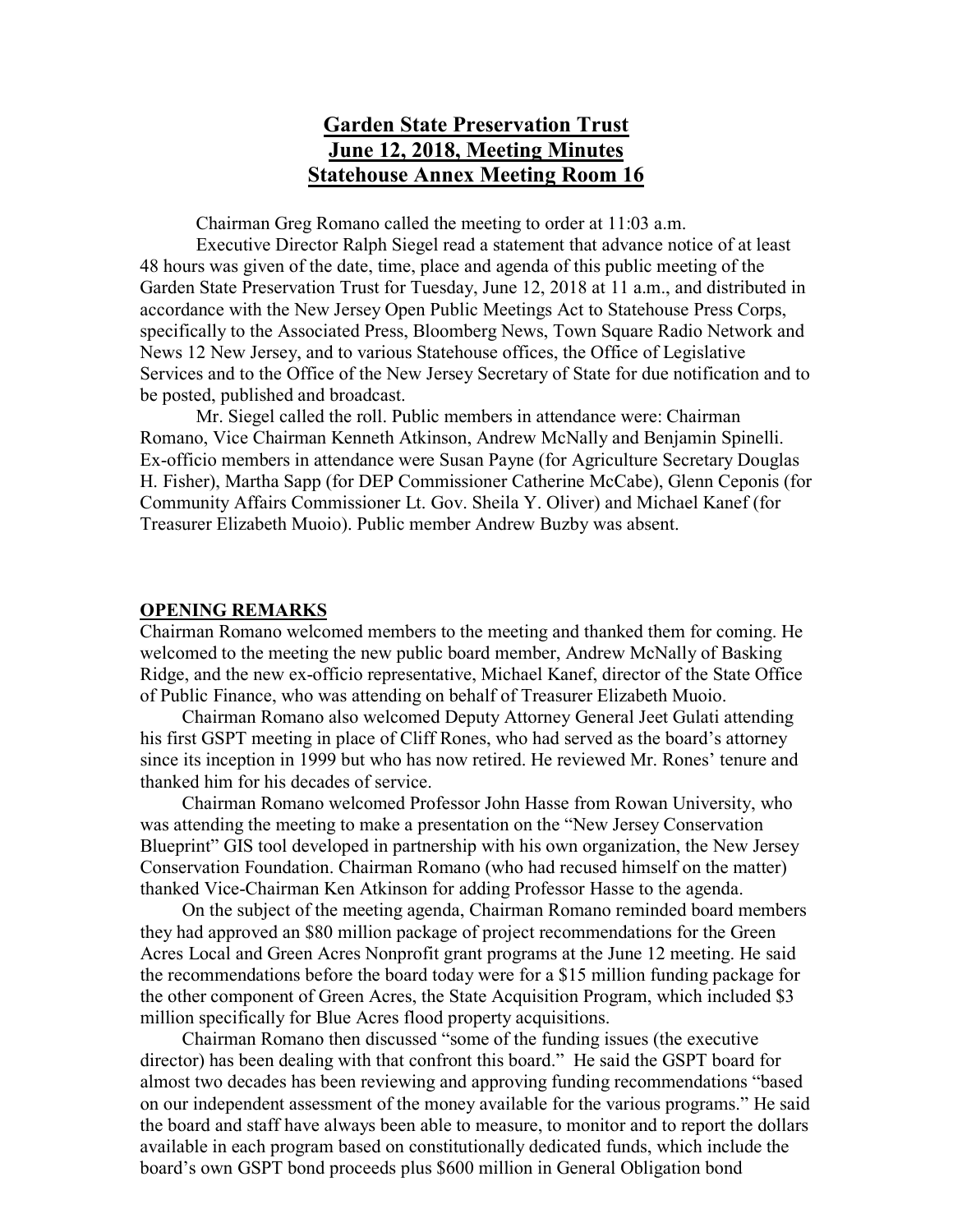proceeds approved by the voters in 2007 and 2009. He said the taxpayers through the GSPT have committed \$2.9 billion to these various programs over the past 18 years.

Chairman Romano said the latest source of support for these programs comes through a 4-percent dedication of the Corporation Business Tax (CBT). A percentage of these dedicated funds is deposited into four different funds as directed by the Preserve New Jersey Act signed into law in 2016, and that 4 percent will increase starting on July 1<sup>st</sup> in 2019. He said it will require additional enabling legislation at that time.

Chairman Romano said, "Unfortunately, the Garden State Preservation Trust has not received the detailed information needed on these four Preserve New Jersey funds, which includes data about income and deposits, expenditures, interest earnings, loan repayments, end-of-year balances and inter-fund transfers. We view that as important detail that we need to evaluate for ourselves what money is really is available so we can develop a multi-year strategy."

Chairman Romano said the Treasury Department's Office of Management and Budget (OMB) has given the GSPT estimates of CBT funding without any detail. He said without sufficient detail a proper and complete evaluation of those revenue estimates and revenue streams cannot be done. He said, "We have taken a position as a board that we need to be able to evaluate those revenue streams."

Chairman Romano said the previous chairman, Mr. Atkinson, had sent a letter in November 2017 to the OMB Executive Director David Ridolfino asking for Preserve New Jersey funds to be classified as "Special Revenue Funds" in the Comprehensive Annual Financial Report. These sections in the statutorily required Comprehensive Annual Financial Report (CAFR) have always included the kinds of details the GSPT has relied on for 18 years. The reply from OMB to Chairman Atkinson's letter concluded the Special Revenue Fund reports were not appropriate for the CBT dedication.

Chairman Romano said he followed up with his own letter in May 2018 asking for the same kinds of information. He said we expect to get an answer soon on that issue but have not received one so far.

Chairman Romano said these kinds of technical problems could never be allowed to interrupt the momentum of our land acquisition and preservation programs so the board meeting would proceed with the best information available while work will continue to acquire a more complete financial picture in the future.

## **APPROVAL OF MINUTES OF OCT 17, 2017, BOARD MEETING**

Chairman Romano asked if there were any corrections or clarifications to the draft minutes of the meeting. There were none. Mr. Siegel noted the consideration of these official minutes was a formality because a substantive version of the minutes had been submitted on Oct. 17 last year and had completed the Governor's veto period.

Moved by Ms. Payne Seconded by Ms. Sapp Approved 6-0

Mr. McNally and Mr. Ceponis abstained because they had not attended the meeting.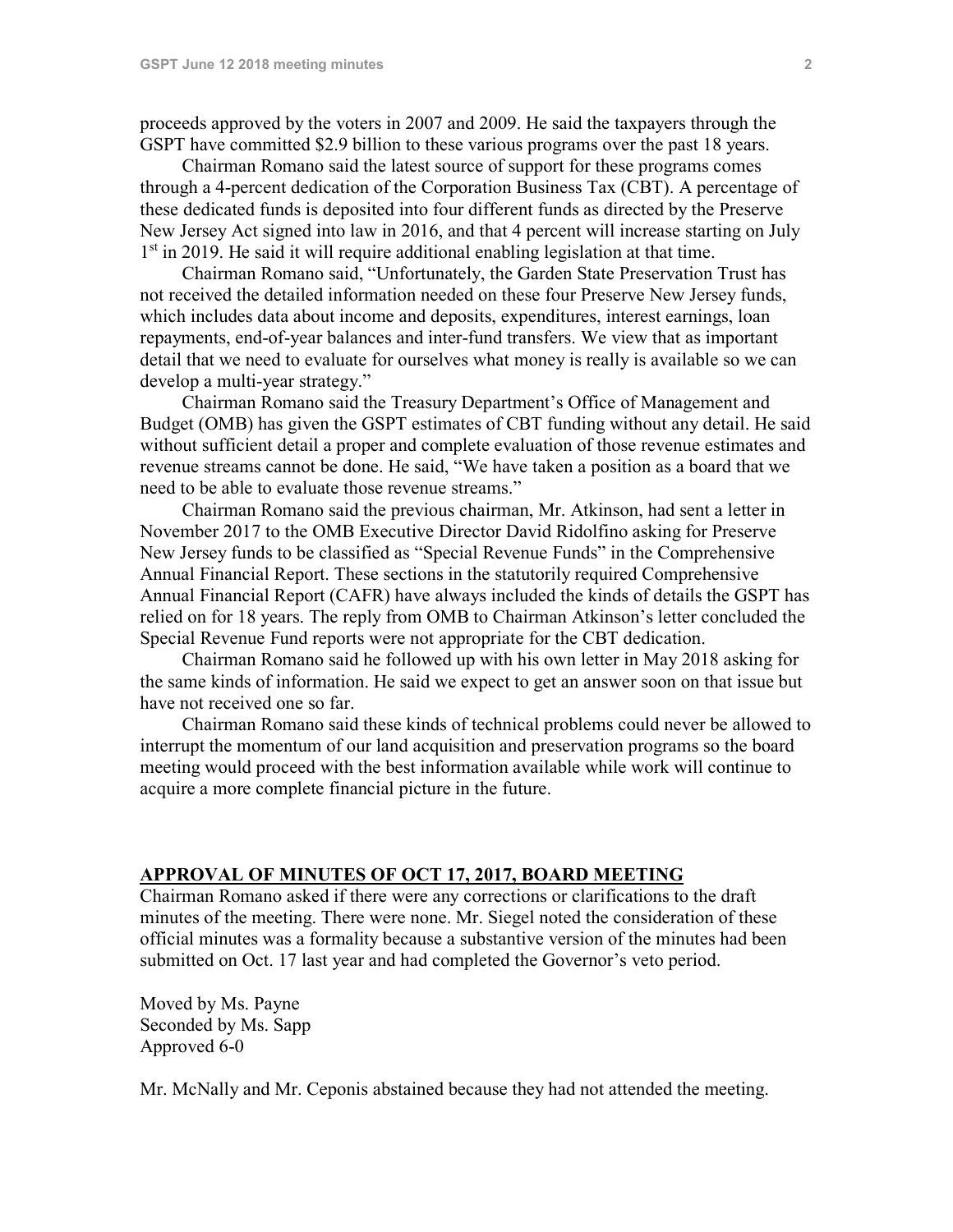#### **EXECUTIVE DIRECTOR'S REPORT**

Executive Director Siegel reviewed the contents of the members' Meeting Folders with the resolutions and recommendations being considered at the meeting. He noted the Meeting Folders included the letters to the OMB director from Chairman Romano and former Chairman Atkinson concerning the lack of detailed financial information being provided to the GSPT.

Mr. Siegel said, "The fact of the matter is that in my Fiscal Report I will be talking about a dollar figure, a number that is available for the Green Acres State Acquisition program, and we are flying blind. I have no way to verify that that number will hold water. We are told from the OMB that this is the amount of money that is available. We don't think they are lying to us, but our function has always been independent analysis, looking at interest earnings, looking at leftover money from FY2016 and FY2017 rolling forward, which this number includes, but we don't know how much it is. This is what the chairman has been talking about. This is what the letters discuss."

#### **EXECUTIVE DIRECTOR'S FISCAL REPORT: GREEN ACRES**

Mr. Siegel directed board members attention to the chart provided by OMB of the funds available.

|                                        |   | А<br><b>CBT 71%</b>            | B<br>Diesel                 |       |   | $C(A+B)$<br><b>Grand Total.</b> |
|----------------------------------------|---|--------------------------------|-----------------------------|-------|---|---------------------------------|
| <b>Agency</b>                          |   | <b>Dedication</b> <sup>1</sup> | <b>Balance</b> <sup>2</sup> |       |   | <b>CBT Resources</b>            |
| <b>Environmental Protection (64%)</b>  |   |                                |                             |       |   |                                 |
| Open Space (60%)                       |   | 29.722                         |                             | 3,910 |   | 33.632                          |
| <b>Acquisition</b>                     |   | 11,274                         |                             | 1,075 |   | 12,349                          |
| <b>Development</b>                     |   |                                |                             | 1,075 |   | 1,075                           |
| <b>Loans and Grants - Locals</b>       |   | 15,579                         |                             | 1,486 |   | 17,065                          |
| <b>Grants - Non-profits</b>            |   | 2,869                          |                             | 274   |   | 3,143                           |
| <b>Blue Acres (4%)</b>                 |   | 2,734                          |                             | 260   |   | 2,994                           |
| <b>Total, Environmental Protection</b> |   | 32,456                         |                             | 4,170 |   | 36,626                          |
| <b>Agriculture (31%)</b>               |   |                                |                             |       |   |                                 |
| <b>Farmland Preservation</b>           |   | 20,546                         |                             | 1,959 |   | 22,505                          |
| <b>Stewardship</b>                     |   | 14                             |                             | 683   |   | 697                             |
| <b>Total, Agriculture</b>              |   | 20,560                         |                             | 2,642 |   | 23,202                          |
| <b>Community Affairs (5%)</b>          |   |                                |                             |       |   |                                 |
| <b>Historic Preservation</b>           |   | 8,116                          |                             | 2.974 |   | 11,090                          |
| <b>Grand Total</b>                     | S | 61,132                         | \$                          | 9.786 | s | 70,918                          |

#### **FY18 CBT Allocation By Department**

(in thousands)

Mr. Siegel explained how almost \$4 million in balances from the defunct Diesel Risk Mitigation fund continue to be available.

Chairman Romano asked about actual CBT revenues and if additional funds were becoming available.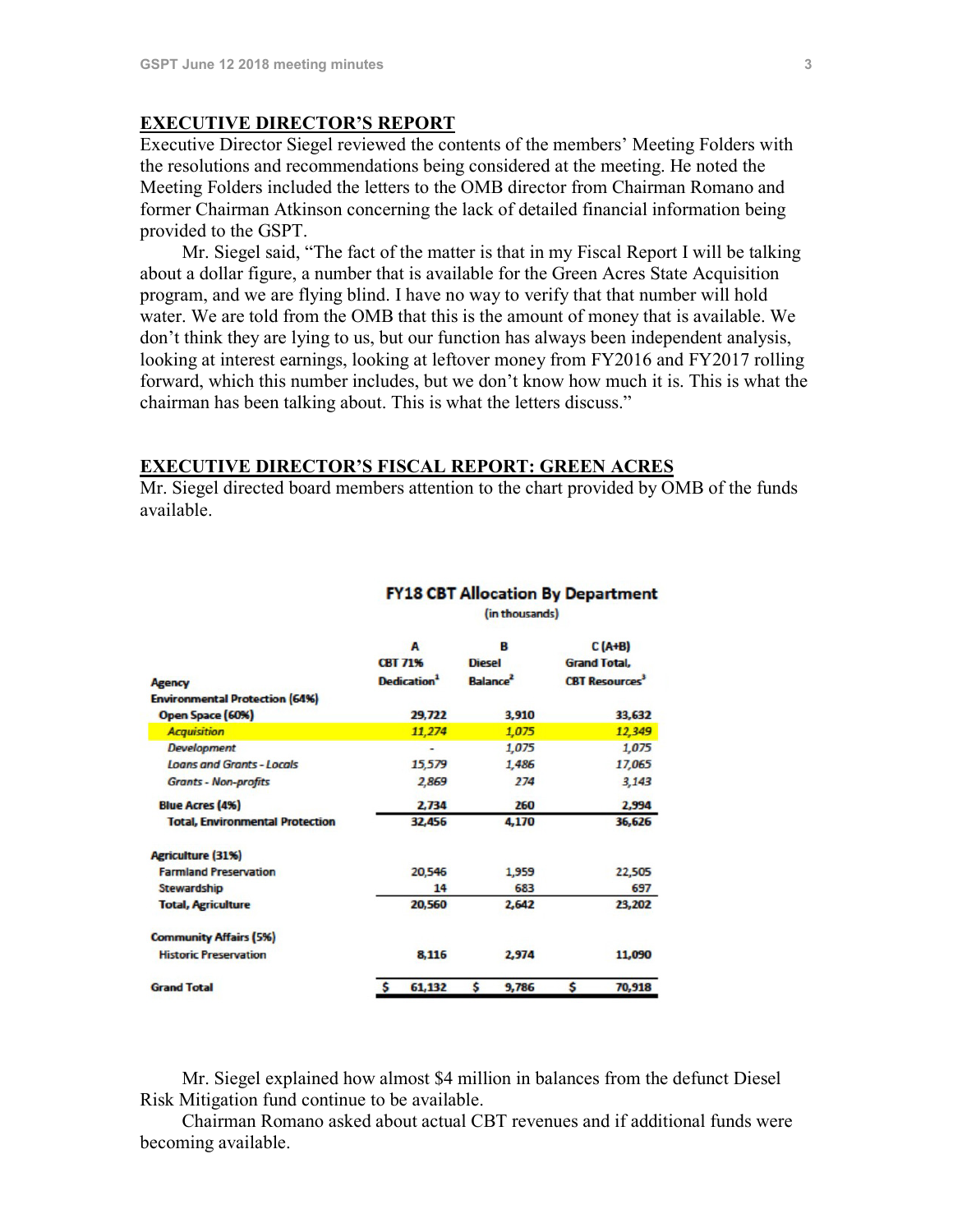Mr. Siegel said in fact the CBT collections in Fiscal Year 2017 were a disappointment, and the \$71 million that had been forecast for conservation programs has now been revised downward to \$66.7 million.

Chairman Romano asked if there is reserve money available. Mr. Siegel said, "As best as I can tell" the leftover reserve is included in the figure presented by OMB.

## **PRESENTATION OF GREEN ACRES RECOMMENDATIONS FOR STATE ACQUISITIONS & BLUE ACRES ACQUISITIONS FOR FY2018**

Chairman Romano introduced Fawn McGee, chief of the Green Acres State Acquisitions program, to explain the recommendations.

Ms. McGee said her work also includes Blue Acres acquisitions and other Superstorm Sandy recovery programs. She said State Acquisitions are organized into regional funding "categories." She said today's recommendations focus on nine of these project area categories according to the existence of good pending projects from willing sellers that are ready to be acquired.

Ms. McGee said her program has about 290 possible acquisition projects on the table, most of which are contiguous to or in some way enhance existing state parks and other properties. She said these are prioritized according to the needs of the State Division of Parks & Forestry, the Division of Fish & Wildlife and the Natural Lands Trust. She said the priority goes to properties that are under imminent threat of development or that are "in-fills" adjacent to or surrounded by parks or other preserved lands.

Ms. McGee reviewed the recommendations and maps in the Meeting Folder.

Ms. McGee said her office closed on 126 projects in the past year, including Blue Acres home-site purchases. She said highlights included the Delsea Woods property acquisition in the crucial Cape May peninsula, a Pinelands farm of about 200 acres, a critical part of the Princeton Battlefield property in coordination with Civil War Trust (now American Battlefield Trust), and the addition of a crucial private parcel at Great Falls National Historic Park in Paterson that is at the base of the falls and offers one of the best views of this historic natural feature.

Ms. McGee said the current recommendations target properties through the state including urban and historic sites, with a lot of focus on critical environmental lands that would protect Barnegat Bay and the Cape May peninsula. She said her staff has quite a few pending acquisitions and relies on the recommended appropriation to keep the promises of negotiations that are currently underway.

Ms. McGee on the topic of Blue Acres funding said the map included in the Member Folders shows the entire state as eligible for acquisitions so her office can apply the funds anywhere in New Jersey. She said these acquisitions are intended to recover damaged properties and also to build more resilient communities.

Mr. Siegel asked about matching funds for Blue Acres. Ms. McGee said the vast majority of the acquisition funds come from a \$311 million grant from the Federal Emergency Management Agency (FEMA) and from a part of \$400 million in a series of grants from the Department of Housing & Urban Development for various purposes. She said her office uses state Blue Acres money for properties within identified flood zone "clusters" that do not qualify for the FEMA repetitive loss criteria. She said sometimes these houses are on the same block as other properties that are eligible for FEMA acquisition. She said, "We did not want to leave those homes alone." She said extensive Blue Acres work has been done in 15 communities. She highlighted the Bay Point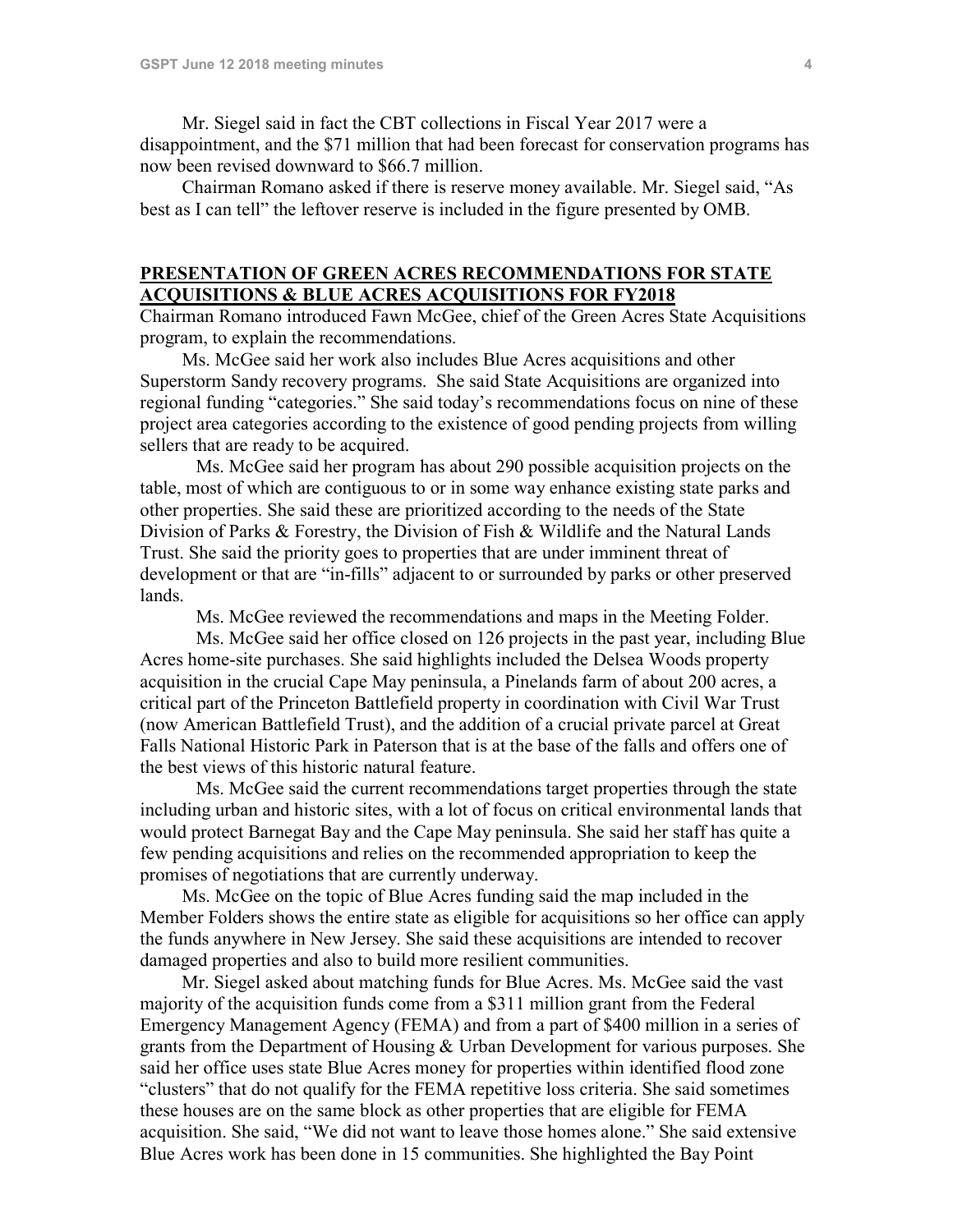peninsula community in Lawrence Township where 44 houses were acquired and demolished to restore the landscape to a natural condition with recreational access.

Ms. McGee said, "We are creating large open-space waterfront areas." She also said, "We are actually expanding the way we look at (projects) to use land acquisition to improve flood resiliency."

Ms. Payne asked some questions on mapping that Ms. McGee addressed.

Chairman Romano asked why Chesterfield was not included in the Crossroads of the American Revolution Project Area because it was an historic town. Ms. McGee said the Crossroads project area is much larger than the list of towns included in the recommendation, which focused on towns which have active projects her program is pursuing right now. She said Chesterfield and other towns with historic backgrounds have not been excluded per se because the list only concerns current, active acquisition projects

Ms. Kanef asked about the selection of projects. Ms. Sapp, the administrator of the Green Acres program, said there is a state recreational plan that provides guidance on recreational priorities. She also said they have park superintendents who will call them to say that a certain piece of property is for sale and that they want us to go after it.

## **RESOLUTION #18-001 TO APPROVE \$12,300,000 TO FUND GREEN ACRES RECOMMENDATIONS FOR STATE ACQUISITION FUNDING IN NINE PROJECT AREAS FOR FY2018 FROM THE PRESERVE NEW JERSEY (CBT) GREEN ACRES FUND AND FROM THE DIESEL RISK MITIGATION FUND** Chairman Romano asked for consideration of the resolution.

Moved by Ms. Payne Seconded by Ms. Sapp Approved 8-0

SIDE NOTE (NOT PART OF THE SUBSTANTIVE MINUTES): This resolution approves the appropriation of \$12,300,000 for Green Acres State acquisitions as recommended by and to be carried out by the Office of Green Acres.

The sources of funding break down as follows:

- \$11.274 million from CBT FY2018 funds
- \$1.075 million from Diesel Risk Mitigation funds

## **RESOLUTION #18-002 OF THE GARDEN STATE PRESERVATION TRUST TO APPROVE \$2,994,000 FOR GREEN ACRES RECOMMENDATIONS FOR BLUE ACRES PROPERTY ACQUISITION FUNDING FOR FY2018 FROM THE PRESERVE NEW JERSEY (CBT) BLUE ACRES FUND AND FROM THE DIESEL RISK MITIGATION FUND**

Ms. Siegel asked for consideration of the resolution.

Moved by Ms. Sapp Seconded by Mr. Ceponis Approved 8-0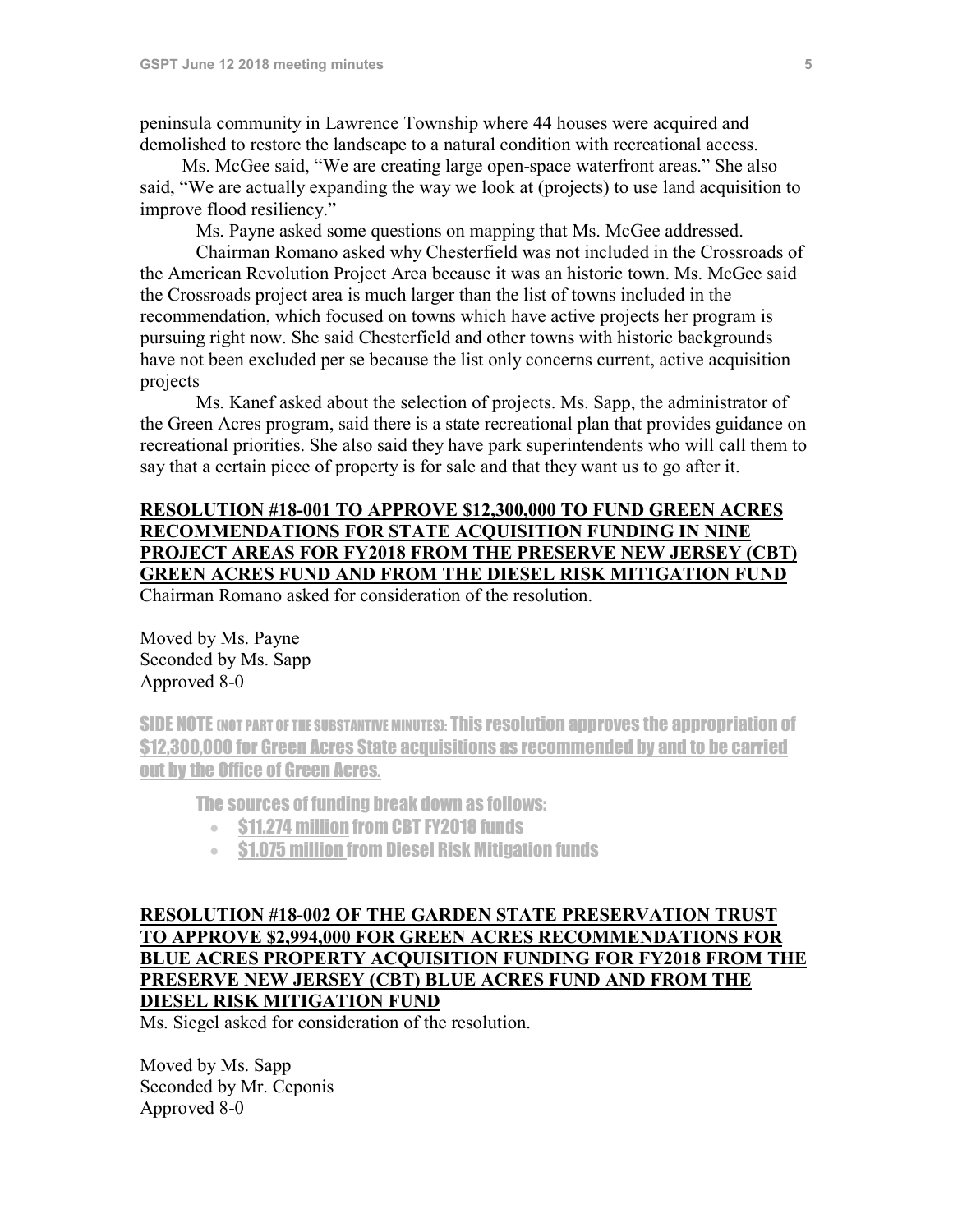SIDE NOTE (NOT PART OF THE SUBSTANTIVE MINUTES): This resolution approves the appropriation of \$2,994,000 for Blue Acres flood property acquisitions as recommended by and to be carried out by the Office of Green Acres.

## The sources of funding break down as follows:

- \$2.734 million from CBT FY2018 funds
- \$260,000 from Diesel Risk Mitigation funds

## **RESOLUTION #18-003 OF THE GARDEN STATE PRESERVATION TRUST TO APPROVE \$9,703,000 TO FUND DEP RECOMMENDATIONS FOR FY2019 FOR CAPITAL PROJECTS IN STATE PARKS, FORESTS, RECREATION AREAS AND WILDLIFE REFUGES FROM THE PRESERVE NEW JERSEY (CBT) GREEN ACRES FUND AND THE DIESEL RISK MITIGATION FUND.**

Mr. Kanef asked about capital projects that are not funded and whether these park facilities and other infrastructure would then continue to deteriorate. Ms. Sapp said the capital projects need is far above the funding available and that the staff of the Department of Environmental Protection does the best it can in selecting priority projects.

Moved by Ms. Sapp Seconded by Mr. McNally Approved 8-0

SIDE NOTE (NOT PART OF THE SUBSTANTIVE MINUTES): This resolution approves the appropriation of \$9,703,000 for Capital Projects in DEP Division of State Parks and Division of Fish & Wildlife for permanent capital improvements. This DEP State Capital money is for the UPCOMING Fiscal Year, while the Green Acres appropriations approved at this meeting were from FY2018.

The sources of funding break down as follows:

- \$8.63 million from CBT FY2019 allocated funds
- \$1.073 from Diesel Risk Mitigation funds

Mr. Siegel returned to his Executive Directors report to make note of the Press Releases and Conservation News Clippings. He said these packets take a lot of work to compile and he urged board members to take them with them. He pointed out the first press release was one he neglected to include in the Meeting Book for the October 2017 meeting and that he regretted the oversight because it featured Agriculture Secretary Fisher visiting the farm owned by board member Mr. Buzby. He pointed out a photo accompanying the press release shows them all biting into tomatoes.

On other news, Mr. Siegel made note of the state Supreme Court ruling prohibiting the future award of historic preservation grants to religious institutions. Mr. Ceponis, who is a historic preservation specialist at the New Jersey Historic Trust, said the meaning of the ruling was still being evaluated. The case arose from a complaint in Morristown and Mr. Ceponis said some had the view the effect of the ruling was limited to Morris County only.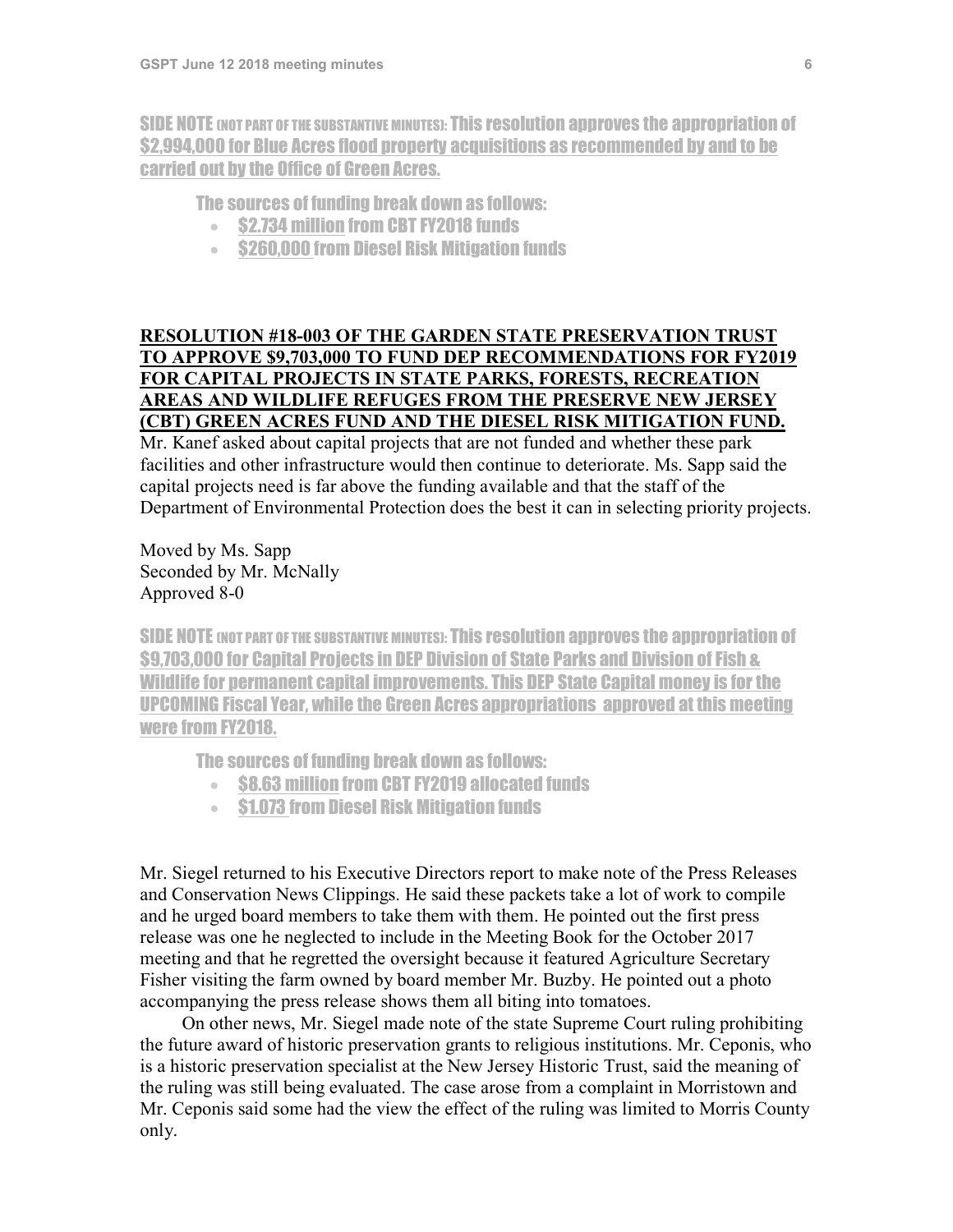## **PRESENTATION BY DR. JOHN HASSE OF ROWAN UNIVERSITY ON THE ROWAN GEOSPATIAL RESEARCH LAB'S "NJ CONSERVATION BLUEPRINT."**

Chairman Romano introduced John Hasse, a professor of geography at Rowan University in the Department of Geography, Planning and Sustainability, and director of the Geospatial Research Lab. Chairman Romano stated that Rowan University has undertaken a project to create a very exciting computer mapping tool.

Dr. Hasse was joined by Laura Szwak, director of Outreach and Education at the New Jersey Conservation Foundation.

Dr. Hasse said New Jersey Conservation Foundation, the Nature Conservancy, SADC and other conservation organizations have been working with Rowan in creating this tool to make sure that agricultural priorities and the agricultural land base are characterized in a way that is reflective of New Jersey's land preservation programs. He said the mapping tool is easy to use and has real potential to be an important conservation tool so he wanted the board members of the GSPT to see it first-hand.

Dr. Hasse used a PowerPoint slide show and an online link to the Conservation Blueprint GIS web site during the GSPT meeting. He said the Geospatial Research Lab has been focusing particularly on mapping to foster environmental understanding, environmental protection and environmentally sustainable planning. The Conservation Blueprint is Rowan's online mapping platform that can be delivered through the web. He noted that the project was developed in large part with student labor. The Conservation Blueprint is the major project in Rowan University's GIS Lab. He said the goal is to communicate a story about the conservation process with spatial information and layers to show how preservation and development have changed over time. He showed maps illustrating that New Jersey has "urbanized" 331,000 acres from 1986 to 2012. He said this 26-year pattern suggests it will be only a matter of a few more decades before the state is fully developed.

Dr. Hasse said the mapping animation can be used to examine the loss and fragmentation of New Jersey's agricultural and natural lands. For example, he said New Jersey lost 211,000 acres of agricultural land from 1986 to 2012. He said the Conservation Blueprint GIS web site can be accessed by private citizens, municipalities, nonprofits and State agencies, and that it allows for specially created maps to be shared via email.

Ms. Szwak said she had been working on the Conservation Blueprint project after bringing partners together in 2015 to discuss strategic mapping. "We asked everybody: Where do you preserve land and why do you do it? What are the indicators? What does that land have to have for you to consider it a priority?"

Ms. Szwak said they have exhibited the Conservation Blueprint at more than 30 conferences and meetings.

Dr. Hasse demonstrated the online mapping feature by using various criteria to create layers and overlays on the GIS maps. "The idea of a blueprint is to allow these agencies to focus on the highest priority lands that are remaining," he said.

Ms. Payne said the SADC staff uses the Conservation Blueprint on a daily basis to provide "really important context" on decision-making. She said it encourages her staff to think more broadly in their preservation efforts. She said he was impressed with the team Dr. Hasse has assembled and what they have accomplished.